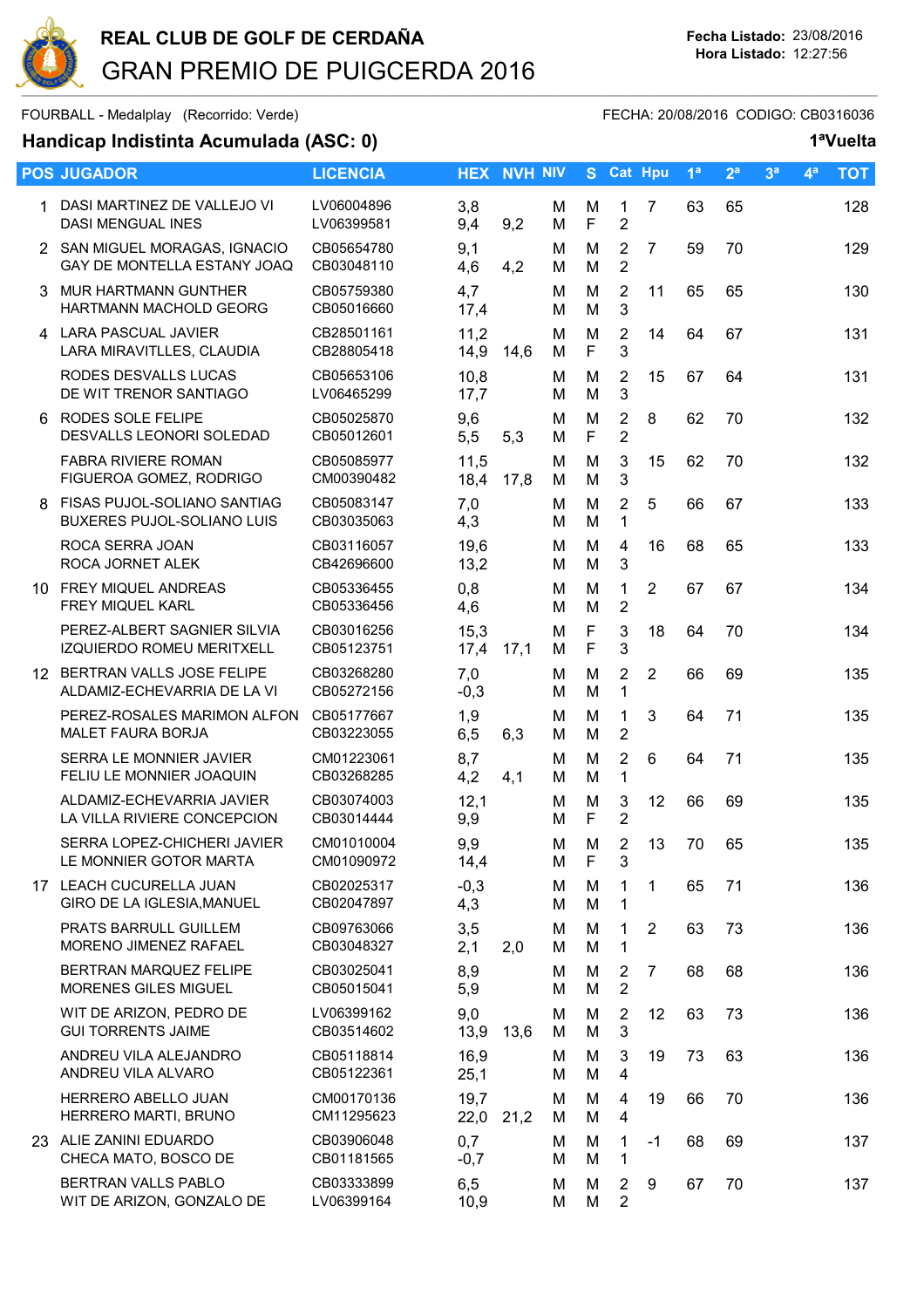

FOURBALL - Medalplay (Recorrido: Verde) extendio for the extendio fecha: 20/08/2016 CODIGO: CB0316036

|     | <b>POS JUGADOR</b>                                                   | <b>LICENCIA</b>          |                | <b>HEX NVH NIV</b> |        |                             | S Cat Hpu                        |                | 1 <sup>a</sup> | 2 <sup>a</sup> | 3 <sup>a</sup> | 4 <sup>a</sup> | <b>TOT</b> |
|-----|----------------------------------------------------------------------|--------------------------|----------------|--------------------|--------|-----------------------------|----------------------------------|----------------|----------------|----------------|----------------|----------------|------------|
| 25  | <b>ESTANY BUFILL MARTA</b><br>VALLS-TABERNER MUNNÉ CARMEN CB05015231 | CB03018583               | 4,8<br>5,8     |                    | М<br>M | F<br>F                      | $\overline{2}$<br>$\overline{2}$ | 5              | 66             | 73             |                |                | 139        |
|     | DURAN CARASSO, JOSE MARIA<br>DIAZ-VARELA BERT., RAUL                 | CB02123424<br>CB02012749 | $-0,1$<br>11,6 |                    | М<br>м | M<br>M                      | $\mathbf{1}$<br>3                | 5              | 66             | 73             |                |                | 139        |
|     | PEREZ-ALBERT SAGNIER ALEJAN<br>PEREZ-ALBERT FERRATER ALEJA           | CB03008555<br>CB03122086 | 6,4<br>8,5     |                    | М<br>M | M<br>M                      | $\overline{2}$<br>$\overline{2}$ | 8              | 65             | 74             |                |                | 139        |
|     | RAVENTOS MARTI BORJA<br>FERNANDEZ-PEÑA GOIZUETA, JA                  | CB05174176<br>CM01081531 | 10,4<br>12,2   |                    | M<br>М | M<br>Μ                      | $\overline{2}$<br>3              | 12             | 68             | 71             |                |                | 139        |
|     | <b>GIMENO VILAR, JORDI</b><br><b>GIL VALLS, ALFONSO</b>              | CB42182098<br>CB01746210 | 23,8<br>10,1   | 9,9                | M<br>М | M<br>M                      | $\overline{4}$<br>$\overline{2}$ | 14             | 66             | 73             |                |                | 139        |
|     | <b>LUTTI RODNEY JOSE</b><br>CLOT PRAT JOSE M <sup>a</sup>            | CB03083080<br>CB03025782 | 16,0<br>12,5   |                    | M<br>М | M<br>M                      | 3<br>3                           | 16             | 72             | 67             |                |                | 139        |
| 31. | GAY DE MONTELLA FERRER-VIDA<br>GAY DE MONTELLA ESTANY MART           | CB03018059<br>CB03117941 | 12,4<br>4,4    |                    | М<br>M | M<br>F                      | 3<br>$\mathbf{1}$                | 8              | 72             | 68             |                |                | 140        |
|     | SANCHIZ CASTAÑE FRANCISCO<br>SANCHIZ TEJERO FRANCISCO                | CB05012676<br>CB05228807 | 7,0<br>15,8    |                    | М<br>М | M<br>M                      | 2<br>3                           | 11             | 71             | 69             |                |                | 140        |
|     | <b>LLANZA MATA MERCEDES</b><br><b>BARANGE ROCA MERCEDES</b>          | CB05021052<br>CB03046183 | 14,8<br>9,9    |                    | М<br>м | $\mathsf F$<br>F            | 3<br>$\overline{2}$              | 13             | 68             | 72             |                |                | 140        |
|     | <b>DASI MENGUAL SUSANA</b><br>PALOP VALLET-BARCELO AUREA             | LV06399580<br>CB05334034 | 10,6<br>13,1   |                    | M<br>M | $\mathsf F$<br>$\mathsf{F}$ | $\overline{2}$<br>3              | 13             | 65             | 75             |                |                | 140        |
|     | ROSAL GARCIGOY MARIA<br><b>GARCIGOY GRAELLS BEATRIZ</b>              | CB00798253<br>CB03083704 | 25,3<br>17,1   |                    | M<br>М | F<br>F                      | 4<br>3                           | 22             | 67             | 73             |                |                | 140        |
| 36. | WANGEN LLANZA THOMAS DE<br>LARRAMENDI LLANZA TRISTAN                 | CB05048081<br>CB03660167 | 2,6<br>8,3     |                    | M<br>М | M<br>M                      | 1<br>$\overline{2}$              | 5              | 71             | 70             |                |                | 141        |
|     | RAVENTOS BASAGOITI XAVIER<br>ARNUS MONTSALVATGE IVO                  | CB01035586<br>CB05085225 | 6,4<br>6,9     |                    | M<br>М | M<br>M                      | $\overline{2}$<br>$\overline{2}$ | $\overline{7}$ | 71             | 70             |                |                | 141        |
|     | <b>MARIN LOPEZ ENRIQUE</b><br>OGEA PATEIRO CARLOS ANTONIO            | CB03045941<br>CB04087043 | 13,9<br>7,8    |                    | M<br>М | M<br>M                      | 3<br>$\overline{2}$              | 11             | 68             | 73             |                |                | 141        |
|     | CARDENAL LE MONNIER JORGE<br>FABREGAT OLLE JOSE M <sup>a</sup>       | CB03177569<br>CB23118205 | 29,9<br>5,6    | 5,2                | M<br>M | M<br>M                      | 5<br>$\overline{2}$              | 11             | 67             | 74             |                |                | 141        |
|     | SOLIS GRAELLS, IGNACIO<br>JUNOY POUPON JUAN SEBASTIÁN                | CB03232713<br>CB03773636 | 11,2<br>10,7   |                    | M<br>м | M<br>M                      | $\overline{2}$<br>$\overline{2}$ | 12             | 67             | 74             |                |                | 141        |
|     | <b>MARFA FERRER ALICIA</b><br><b>FAUS FERRER CARLOTA</b>             | CB00909790<br>CB03650871 | 17,8<br>34,0   | 32,0               | M<br>М | F<br>F                      | 3<br>5                           | 22             | 70             | 71             |                |                | 141        |
|     | 42 KNUTH MARTEN JORGE<br><b>GENE TOLNAY ALEJANDRO</b>                | CB03030544<br>CB05025799 | 4,8<br>11,0    |                    | M<br>м | M<br>M                      | $\overline{2}$<br>$\overline{2}$ | 8              | 68             | 74             |                |                | 142        |
|     | ALORDA DERKSEN DANIEL<br>MARTI POU, PEDRO                            | CB03800881<br>CB01047772 | 6,9<br>10,9    |                    | м<br>М | M<br>M                      | $\overline{2}$<br>$\overline{2}$ | 9              | 72             | 70             |                |                | 142        |
|     | LA VILLA RIVIERE JOSE Mª DE<br>GUI CASANOVAS JOSE Mª                 | CB03016257<br>CB03124181 | 8,9<br>12,3    |                    | М<br>М | Μ<br>Μ                      | $\overline{2}$<br>3              | 11             | 69             | 73             |                |                | 142        |
|     | BERTRAN MARQUEZ IGNACIO<br>CARULLA MARQUES ISABEL                    | CB03018586<br>CB05229611 | 6,6<br>25,4    |                    | M<br>м | M<br>F                      | $\overline{2}$<br>4              | 15             | 66             | 76             |                |                | 142        |
|     | SAGNIER TARAMONA ALFONSO<br>SAGNIER TARAMONA ANTONIO                 | CB05255287<br>CB05046245 | 18,0<br>13,3   |                    | М<br>М | M<br>M                      | 3<br>3                           | 16             | 67             | 75             |                |                | 142        |
|     | 47 ANDREU TORRADO ALEJANDRO<br>VILA RECOLONS INES                    | CB03083440<br>CB03118950 | 3,6<br>11,2    |                    | м<br>М | M<br>F                      | $\mathbf{1}$<br>$\overline{2}$   | $\overline{7}$ | 66             | 77             |                |                | 143        |
|     | ROSAL GARCICOY BRUNO<br>MALDONADO DIAZ ANGEL, JAVIE                  | CB05025151<br>CB03798250 | 3,7<br>22,2    |                    | М<br>M | M<br>M                      | 1<br>4                           | 10             | 69             | 74             |                |                | 143        |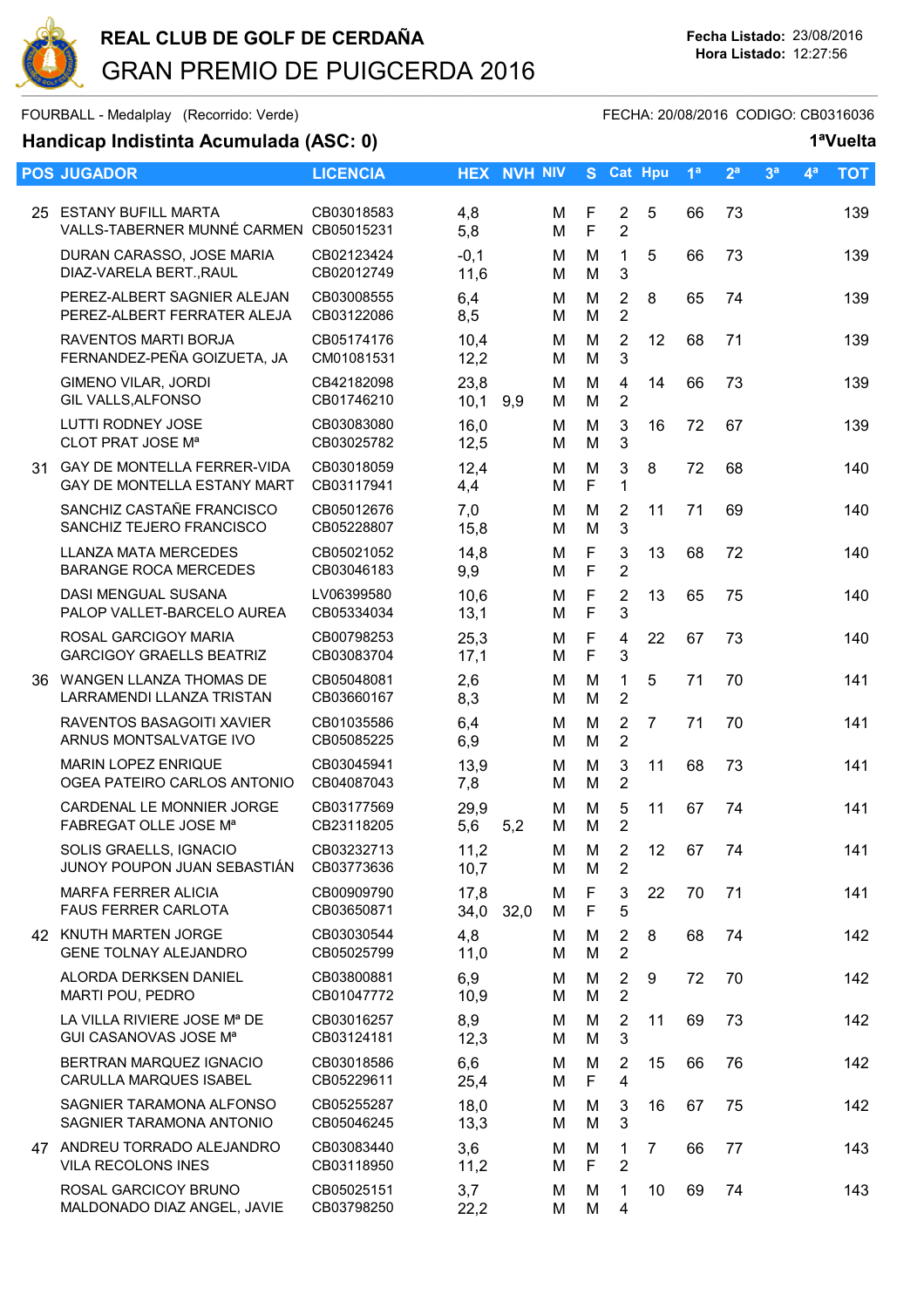

FOURBALL - Medalplay (Recorrido: Verde) extending the state of the FECHA: 20/08/2016 CODIGO: CB0316036

|     | <b>POS JUGADOR</b>                                          | <b>LICENCIA</b>          |              | <b>HEX NVH NIV</b> |        |                  | S Cat Hpu                        |                | 1 <sup>a</sup> | 2 <sup>a</sup> | 3 <sup>a</sup> | 4 <sup>a</sup> | <b>TOT</b> |
|-----|-------------------------------------------------------------|--------------------------|--------------|--------------------|--------|------------------|----------------------------------|----------------|----------------|----------------|----------------|----------------|------------|
|     | <b>LLANZA MATA ISABEL</b><br><b>CARLES COSTA CARMEN</b>     | CB03016313<br>CB05046690 | 9,9<br>10,9  |                    | М<br>M | F<br>F           | $\overline{2}$<br>$\overline{2}$ | 11             | 65             | 78             |                |                | 143        |
|     | 50 DE WIT GUZMAN PATRICIA<br>PIQUER BELLOCH JUAN            | LV06008353<br>LV06209522 | 7,5<br>7,1   |                    | М<br>M | F<br>M           | $\overline{2}$<br>$\overline{2}$ | $\overline{7}$ | 72             | 72             |                |                | 144        |
|     | DE WIT TRENOR IGNACIO<br>DE WIT GUZMAN IGNACIO              | LV06167095<br>LV06014418 | 19,8<br>4,2  |                    | M<br>M | M<br>M           | $\overline{4}$<br>1              | 10             | 69             | 75             |                |                | 144        |
|     | LINCOLN PASCUAL HUGO<br>VITA SAIZ, EMILIO                   | CB03083585<br>CB27086300 | 13,5<br>14,3 |                    | М<br>М | M<br>M           | 3<br>3                           | 15             | 70             | 74             |                |                | 144        |
|     | <b>FERRER FISAS ADRIANA</b><br>MENGUAL GARCIA Mª ANGELES    | CB03177272<br>LV06155140 | 23,4<br>18,7 |                    | M<br>м | $\mathsf F$<br>F | 4<br>4                           | 23             | 72             | 72             |                |                | 144        |
|     | 54 ADELL BEL MARIA JESUS<br>RABANAL SUAREZ JOSE LUIS        | AD00882069<br>CB03045795 | 16,5<br>10,1 |                    | М<br>M | F<br>M           | 3<br>$\overline{2}$              | 14             | 65             | 80             |                |                | 145        |
|     | 55 VENTOSA GARI JORGE<br>VILA RECOLONS MERCEDES             | CB05176017<br>CB03119153 | 12,6<br>14,8 |                    | м<br>M | M<br>F           | 3<br>3                           | 15             | 74             | 72             |                |                | 146        |
|     | 56 MOIX CASAS ARTUR<br><b>BOADA PALA MONTSE</b>             | CB03174934<br>CB03174935 | 19,5<br>14,4 |                    | M<br>м | M<br>F           | 4<br>3                           | 17             | 73             | 74             |                |                | 147        |
|     | 57 DURAN CARASSO, ALVARO<br><b>VILALLONGA FONT INES</b>     | CB02123425<br>CB05117944 | 7,5<br>9,2   |                    | м<br>м | M<br>F           | 2<br>$\overline{2}$              | 9              | 73             | 75             |                |                | 148        |
| 58. | DE WIT GUZMAN, JUAN ANTONIO<br>DE WIT GUZMAN FRANCISCO      | CM02804831<br>LV06007042 | 10,3<br>12,1 |                    | М<br>M | M<br>M           | $\overline{2}$<br>3              | 12             | 74             | 75             |                |                | 149        |
|     | ESPINOSA DE LOS MONTEROS BE<br>BARGUÑO VIDAL RAMON          | CM01081524<br>4401116011 | 23,9<br>16,8 |                    | м<br>М | M<br>M           | 4<br>3                           | 18             | 73             | 76             |                |                | 149        |
|     | <b>SANS RIVIERE FERNANDO</b><br>DE OZA UNANUA CESAR IGNACIO | CB05177214<br>4401153633 | 17,7<br>22,0 | 21,6               | M<br>м | M<br>M           | 3<br>4                           | 19             | 67             | 82             |                |                | 149        |
| 61  | MAS-BAGA PERIS-M., JORGE<br>LOPEZ BALCELLS F., ALBERTO      | CB05049995<br>CB04046579 | 16,5<br>13,2 |                    | м<br>M | M<br>M           | 3<br>3                           | 16             | 70             | 80             |                |                | 150        |
|     | 62 SUQUE MATEU JAVIER<br>SUQUE CAMIN ARTURO                 | CB05010276<br>CB05274604 | 10,4<br>9,2  |                    | м<br>М | M<br>M           | $\overline{2}$<br>$\overline{2}$ | 10             | 73             | 78             |                |                | 151        |
|     | <b>MORO OJEDA IGNACIO</b><br>LE MONNIER MATA JORGE          | CB03047019<br>CB03035068 | 11,6<br>9,4  |                    | М<br>M | M<br>M           | 3<br>$\overline{2}$              | 11             | 73             | 78             |                |                | 151        |
|     | 64 FABREGAT MORA XAVIER<br>BONHORA TEMPRADO JUAN            | CB23046880<br>CB01049947 | 6,8<br>4,4   | 4,5                | M<br>м | M<br>M           | $\overline{2}$<br>1              | 5              | 74             | 78             |                |                | 152        |
|     | MIQUEL ANDREU GEORGINA<br>ALBERT DE PALLEJA JOSE Mª D       | CB05010449<br>CB05025535 | 10,7<br>9,3  | 9,4                | M<br>М | F<br>M           | 2<br>$\overline{2}$              | 11             | 75             | 77             |                |                | 152        |
|     | 66 FISAS AIXELA PABLO<br>BERTRAN MARQUEZ CRISTINA           | CB03003619<br>CB03006660 | 8,2<br>11,7  |                    | м<br>M | M<br>F           | $\overline{2}$<br>3              | 11             | 75             | 79             |                |                | 154        |
|     | <b>DURAN MILLET ALBERTO</b><br>VALLET MILLET GUILLERMO      | CB08035198<br>CB08047582 | 11,9<br>11,3 |                    | М<br>М | M<br>M           | 3<br>$\overline{2}$              | 12             | 74             | 80             |                |                | 154        |
|     | MEARIN PUIGDELLIVOL IGNACIO<br>SAGNIER VON-UEXKÜLL-GÜLDENB  | CB03699400<br>CB05743164 | 18,5<br>15,5 |                    | М<br>М | M<br>M           | 4<br>3                           | 18             | 74             | 80             |                |                | 154        |
|     | <b>VALLS GALBAN JORGE</b><br>GIRO GODO JUAN JOSE            | CB03268281<br>CB03268278 | 21,2<br>20,1 |                    | M<br>м | M<br>M           | 4<br>4                           | 19             | 76             | 78             |                |                | 154        |
|     | 70 OLLE CURIEL Mª ROSA<br>CALCAGNI GRIMALDI ANGELA          | CB05048296<br>CB03048269 | 20,1<br>24,5 |                    | м<br>М | F<br>F           | 4<br>4                           | 24             | 74             | 82             |                |                | 156        |
|     | 71 BAYO BOADA MIQUEL<br>AGUT BONSFILLS MONTSERRAT           | CB03116557<br>CB03117143 | 13,1<br>17,8 | 17,9               | м<br>М | M<br>F           | 3<br>3                           | 16             | 77             | 82             |                |                | 159        |
|     | 72 BATLLE BELTRAN MARTA<br><b>BAGARIA OBIOLS, FRANCESC</b>  | CB42271022<br>CB00790805 | 22,3<br>20,4 |                    | М<br>M | F<br>M           | 4<br>4                           | 21             | 76             | 85             |                |                | 161        |